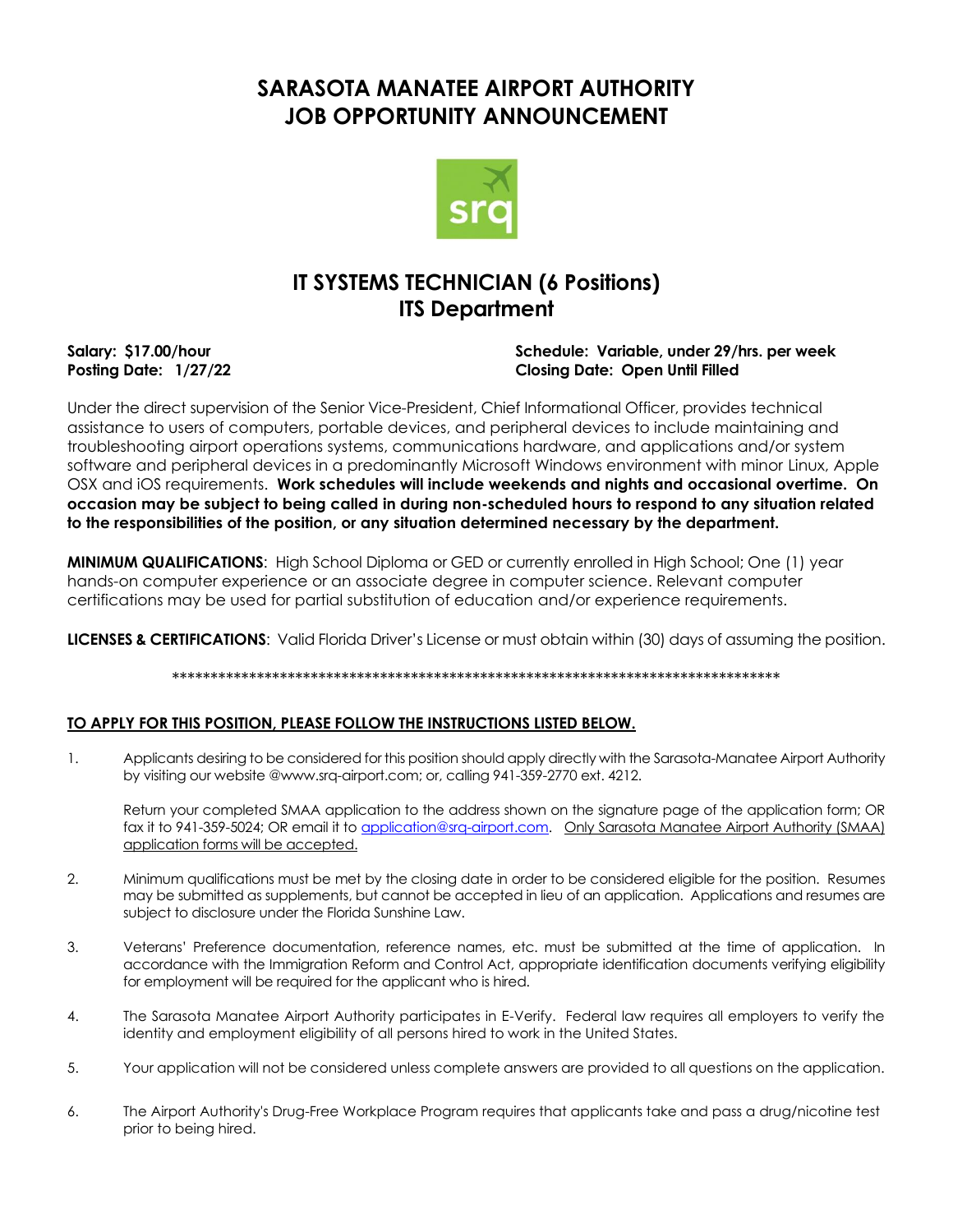

## **SARASOTA MANATEE AIRPORT AUTHORITY JOB CLASS SPECIFICATION**

| 1031 |
|------|
| 1/22 |
| 24   |
|      |

**JOB TITLE:** IT Systems Technician

**REPORTS TO:** Senior Vice-President, Chief Information Officer

**DEPARTMENT:** Information Technology Services

**FLSA STATUS:** Non-Exempt

## **JOB SUMMARY**

Under the direct supervision of the Senior Vice-President, Chief Informational Officer, provides technical assistance to users of computers, portable devices, and peripheral devices to include maintaining and troubleshooting airport operations systems, communications hardware, and applications and/or system software and peripheral devices in a predominantly Microsoft Windows environment with minor Linux, Apple OSX and iOS requirements. **Work schedules will include weekends and nights and occasional overtime. On occasion may be subject to being called in during non-scheduled hours to respond to any situation related to the responsibilities of the position, or any situation determined necessary by the department.**

## **JOB RESPONSIBILITIES**

#### **Essential Job Responsibilities:**

Install, upgrade, monitor, and troubleshoot issues with LAN systems including but not limited to client computers (desktops, laptops, thin/zero clients), VoIP systems, wired and wireless networks and devices.

Provides Tier 1 support for Authority employees, passenger-facing technologies, and Airport-provided tenant systems.

Primary support for the Airport computer systems, including security access (badging) equipment, internet connections, work order systems, flight information displays, common uses computers, etc.

Provides COMNET FIDS, GIDS, BIDS, and Amadeus EASE as well as IED paging hardware and software troubleshooting and support.

Receives incoming IT-related telephone calls and visitors, answer questions as appropriate and/or directs them to the appropriate party.

Monitor supplies and paper stock of systems for airlines.

Keep hardware maintained with primary concern for longevity of equipment by performing ongoing thorough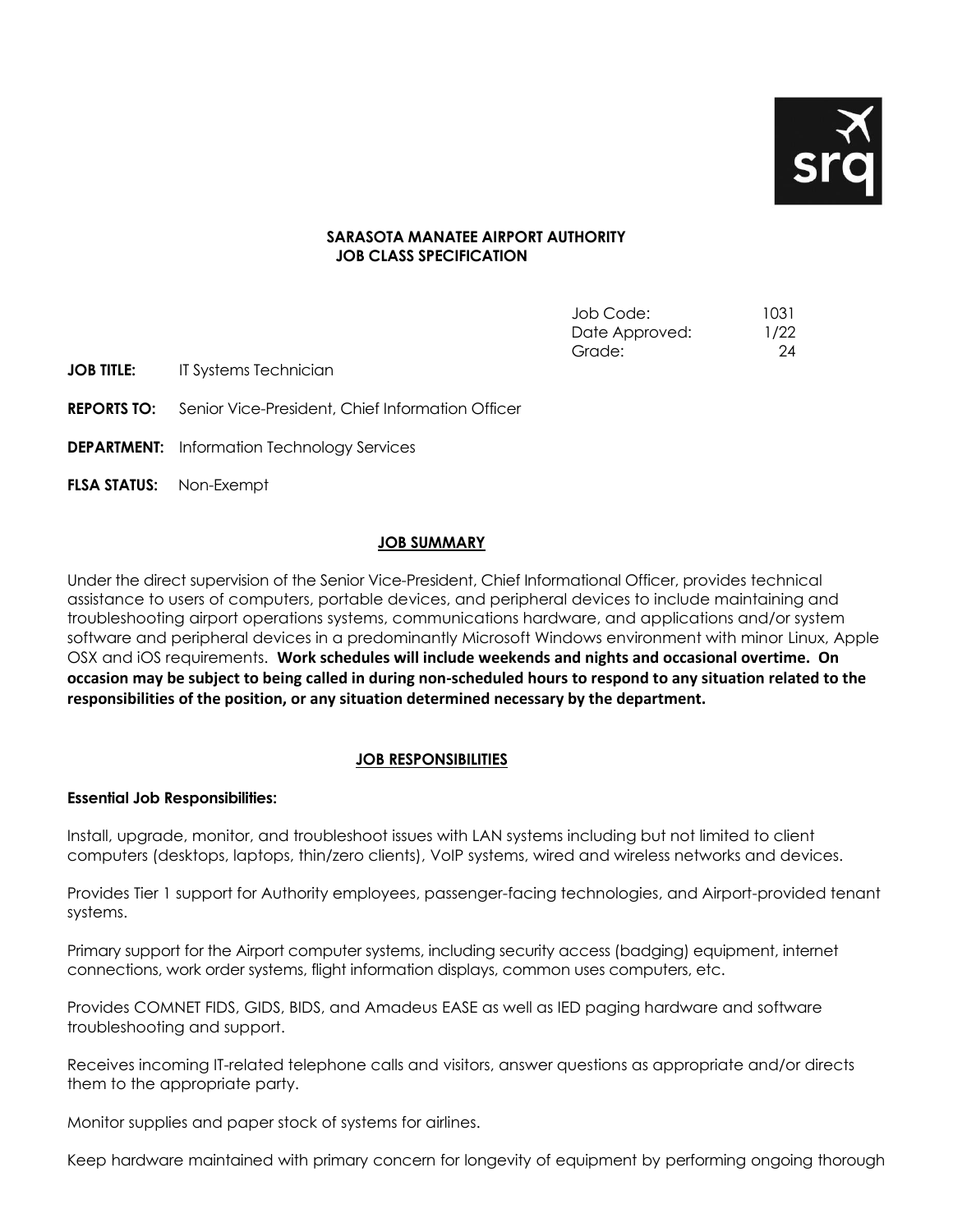maintenance inspections and cleaning.

Installs and maintains software patches and upgrades as directed.

Maintains an inventory of equipment and parts as well as documentation of vendor activities.

Interfaces with outsourced IT, and phone vendors as required.

Works on multiple tasks both individually and in a project team environment.

Keep abreast of advancing technology with regards to computer hardware and software while focusing on airport needs and maximizing system capabilities and potential.

Provide user support for Windows OS and desktop applications.

Provides training to users for various hardware and software technologies

Required to work in shifts as deemed necessary by supervisor.

Design and create user-friendly documentation in addition to, or in replacement of, standard materials.

Work with other departments on application upgrades and problems related to software and hardware.

Utilize commercial utilities for problem determination and correction and virus protection.

Act in Customer Support capacity, providing software support, feature use and problem resolution.

Ensures computer workstations are free of viruses and malware through use of up to date protection software and testing.

#### **Other Job Responsibilities:**

Assist Network and System Administrator and Technical Support Specialist with minor tasks when required.

Performs other related duties as assigned.

#### **MATERIALS AND EQUIPMENT USED**

Computers, Software, Cables, Cable tools, Computer Peripherals, Communications Equipment, Office Equipment.

#### **QUALIFICATIONS REQUIRED**

Where "**preferred**" is indicated, the qualification is not essential.

### **Education and Experience:**

High School Diploma or G.E.D or currently enrolled in High School.

One (1) year hands-on computer experience or an associate degree in computer science. Relevant computer certifications may be used for partial substitution of education and/or experience requirements.

Microsoft administration and support experience, **preferred**.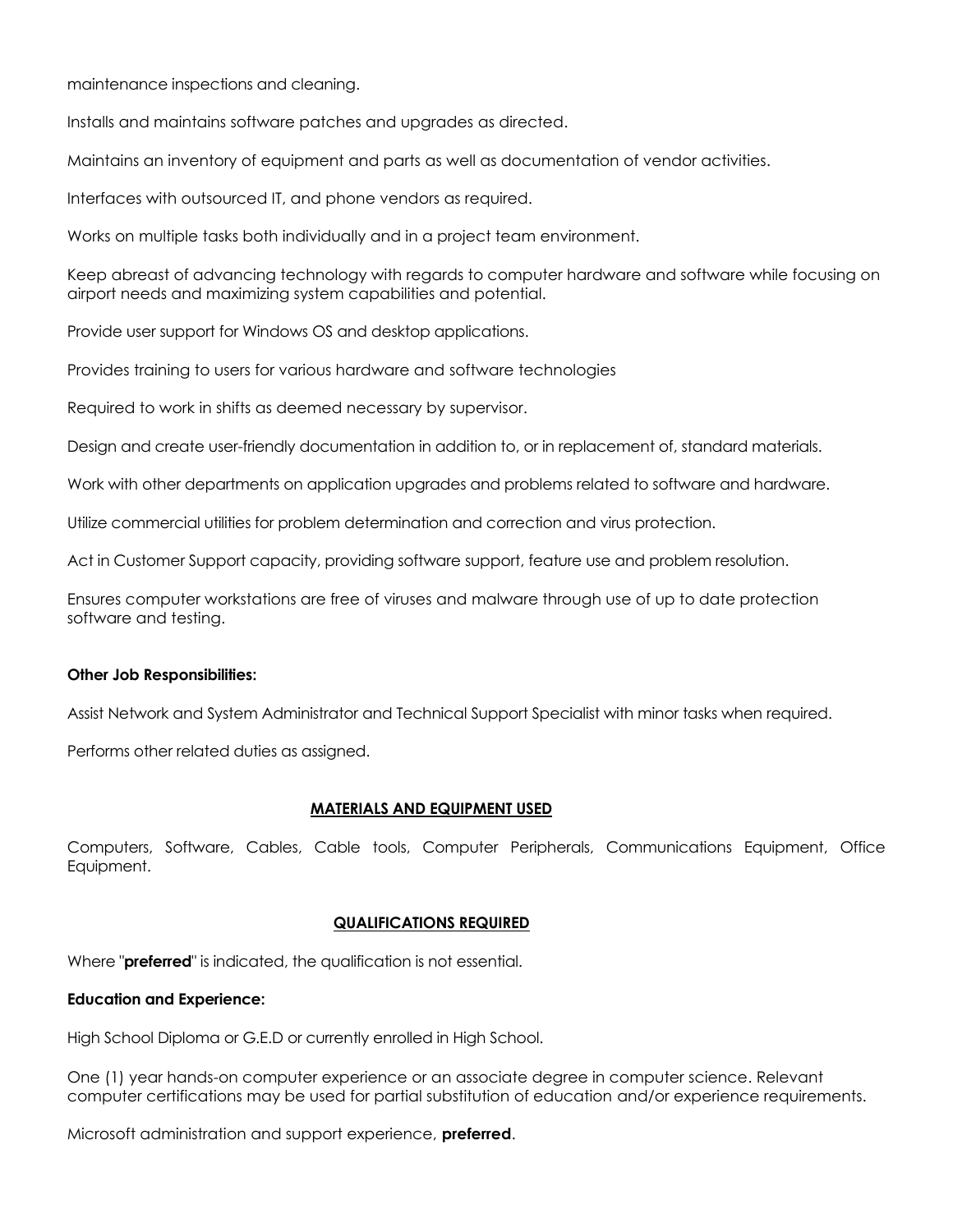Experience with common physical data cabling, Twisted Pair, Single and Multi-mode Fiber, **preferred**

Experience with desktop/laptop configuration and repair, upgrading desktop hardware components, printer configuration. Installation and configuration of other peripherals as needed, **preferred**.

### **Licenses and Certifications:**

Valid Florida Driver's License, or must obtain within (30) days of assuming the position.

Any additional relevant IT Certification such as Comp T.I.A or Microsoft, **preferred.**

#### **Knowledge, Skills, and Abilities:**

Knowledge of airport security and communications rules, technologies, regulations, and methods of operation, **preferred**

Knowledge of COMNET FIDS, GIDS, BIDS, and Amadeus EASE as well as IED paging hardware and software, **preferred.**

Knowledge of PC Installation and support for Windows workstations including OS software configurations and repairing/upgrading hardware components, printer configuration, installation and configuration of other peripherals as needed. **preferred.**

Knowledge of and diagnostic abilities with common hardware, software, and networking (?) technologies associated with a Microsoft Windows environment including but not limited to:

o Microsoft Active Directory in a Windows Server 2012 and higher environment **preferred.**

- o DHCP, DNS, TCP/IP, and other related services and protocols **preferred.**
- o Printing and electronic document services **preferred.**
- o Basic multimedia applications and technologies **preferred.**
- o VoIP telephony **preferred.**

Knowledge of common physical data cabling, specifically Twisted Pair, Single and Multi-mode Fiber, **preferred**.

Knowledge of Microsoft Office 365 (Word, Excel, Outlook, PowerPoint, Access), and Windows 10

Knowledge of Internet browsers, email, and advanced communication devices and techniques.

This position requires skills in prioritization, organization, verbal communications and interpersonal relations, and the ability to manage multiple tasks simultaneously.

Strong analytical and reporting skills.

Must work well in a team environment with limited instruction/supervision.

Ability to learn and understand technical principles and techniques, to make independent judgments in absence of supervision, and to acquire knowledge of topics related to primary occupation.

Ability to work independently to analyze and solve routine computer related problems.

Ability to understand informational documentation, directions, instructions, methods, and procedures, such as technical manuals, software manuals, product documentation and related materials.

Ability to write reports, speak with and before others with poise, clarity, control and confidence.

Ability to take quick and accurate corrective action under stressful conditions and/or the ability to research a problem and present a realistic time frame for resolution.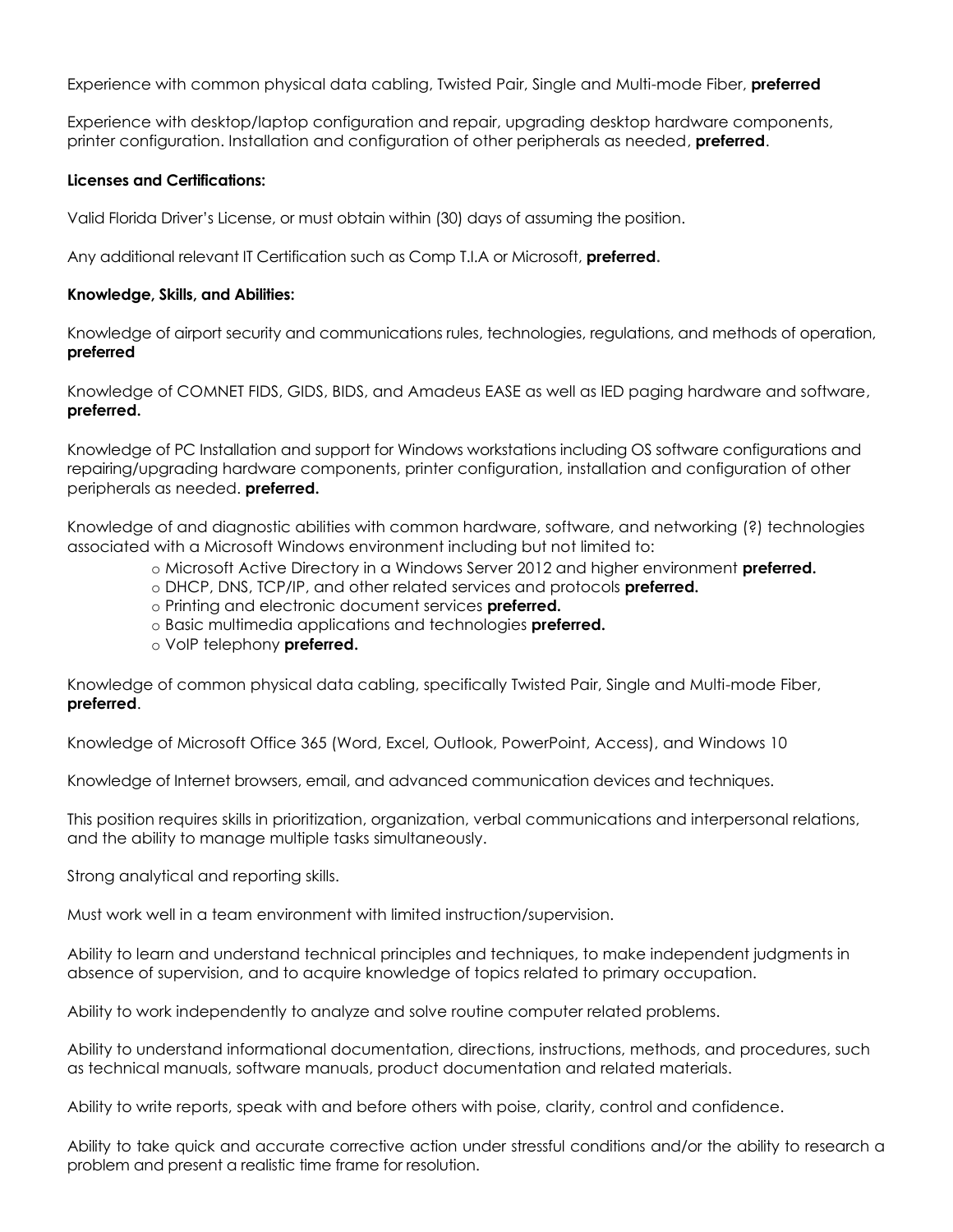Ability to maintain a high degree of confidentiality, to perform work with a positive attitude and in a professional manner at all times.

Ability to independently analyze and solve routine computer related problems.

Ability to make hardware repairs and upgrades.

Ability to deal courteously and respectfully with end users and the public.

Ability to maintain accurate records in an organized file system and provide help desk reports.

Ability to remain calm and courteous during non-routine situations.

#### **Physical Requirements:**

The IT Systems Technician must be diligent in adhering to all work-related safety rules, procedures and regulations and take the precautions necessary to comply with the Airport Authority safety policy.

Physical Demands –Must possess the ability to perform strenuous physical activities such as lifting up to 30 lbs.

Work schedules, to include rotating shifts, night shifts, weekend shifts hours of work and days off may be changed at any time at the discretion of the supervisor. The Airport operates on a 24 x 7 x 365 basis. Will be subject to recall after normal duty hours.

#### **Mental Requirements:**

As an IT Systems Technician, the employee must have the mental capacity to provide support to all departments; must be capable of successfully interacting with employees, outside agencies and the general public; develop and maintain effective working relationships with superiors, fellow employees, outside agencies and the general public and have the mental capacity to provide support to the Senior VP CIO.

#### **Environmental Requirements:**

The IT Systems Technician generally works inside the airport terminal but at times, may be exposed to heat, cold, rain and wind in a noisy environment

#### **Summary Clause:**

The duties and responsibilities listed in this job class specification are intended only as illustrations of the various duties to be performed and are not all inclusive. The omission of other specific duties does not exclude them from being performed by the IT Systems Technician if the duties are similar, related, or a logical assignment to the position. This job class specification does not constitute an employment contract between SMAA and the IT Systems Technician and is subject to change at the discretion of the Airport Authority.

*ALL REQUIREMENTS ARE SUBJECT TO POSSIBLE MODIFICATION TO REASONABLE ACCOMMODATE INDIVIDUALS WITH DISABILITIES. 1*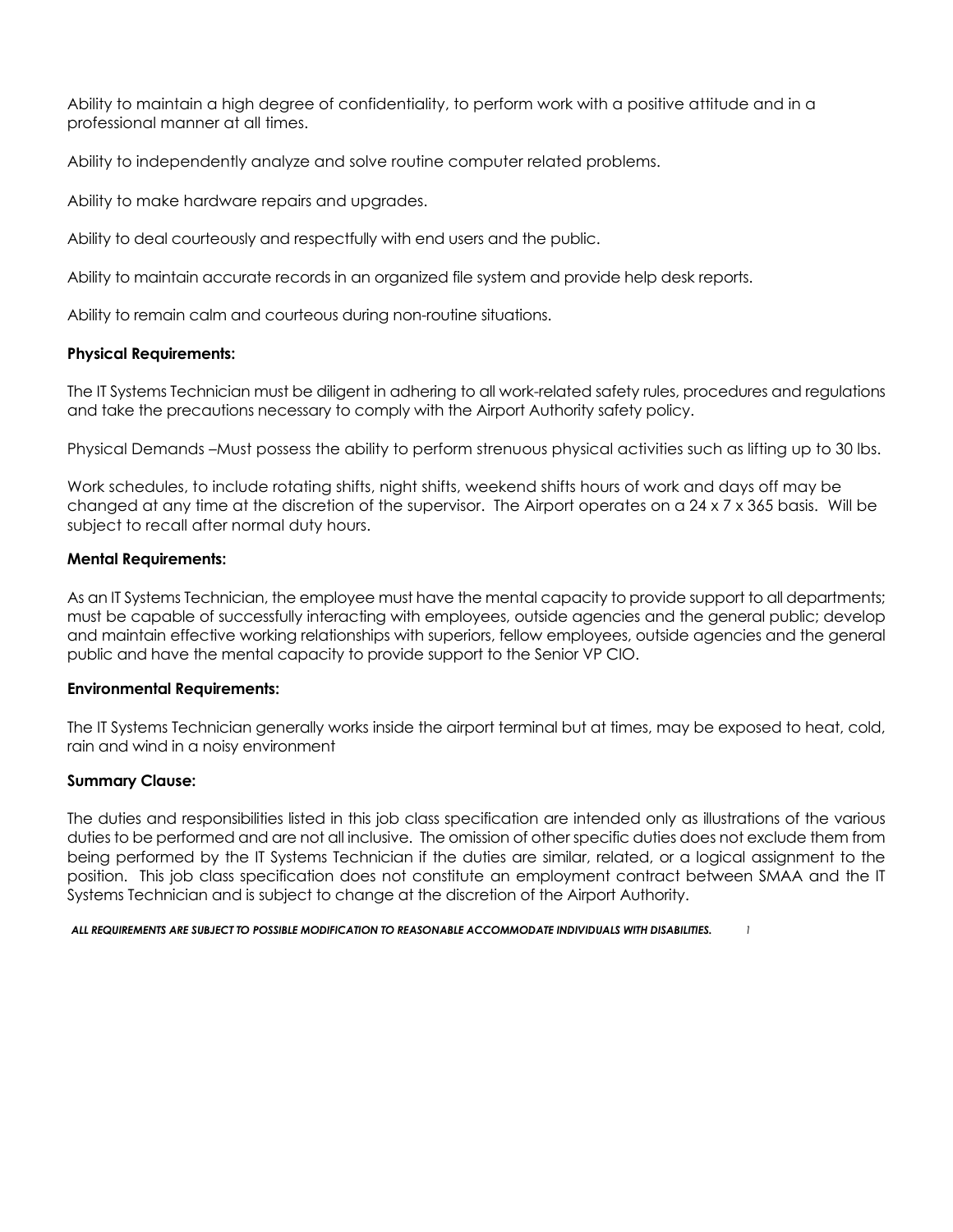

## **Physical/Mental Requirements**

## **Job Title: IT System Technician Job Code: 1031**

**Date: 1/22**

| <b>Physical/Mental</b>   | <b>Percentage of Time</b> |                   |                    |                                      |
|--------------------------|---------------------------|-------------------|--------------------|--------------------------------------|
|                          | Continuous 67-100%        | Frequently 34-66% | Occasionally 1-33% | Infrequent - less<br>than once a day |
| Standing                 |                           | $\mathsf X$       |                    |                                      |
| Sitting                  |                           | $\mathsf X$       |                    |                                      |
| Walking                  |                           | $\mathsf X$       |                    |                                      |
| Lifting                  |                           | $\mathsf X$       |                    |                                      |
| $1-10$ lbs.              |                           | $\mathsf X$       |                    |                                      |
| 11-20 lbs.               |                           | $\mathsf X$       |                    |                                      |
| 21-35 lbs.               |                           |                   | $\mathsf X$        |                                      |
| 36-50 lbs.               |                           |                   | $\mathsf X$        |                                      |
| over 50 lbs.             |                           |                   | $\mathsf X$        |                                      |
| Carrying                 |                           | X                 |                    |                                      |
| Reaching                 |                           | X                 |                    |                                      |
| Climbing                 |                           |                   | $\mathsf X$        |                                      |
| Driving                  |                           |                   |                    | $\mathsf X$                          |
| Written<br>Communication |                           |                   | $\mathsf X$        |                                      |
| Oral Communication       |                           | X                 |                    |                                      |
| Reading                  |                           | $\mathsf X$       |                    |                                      |
| <b>Hand Dexterity</b>    | $\sf X$                   |                   |                    |                                      |
| Reasoning                | $\mathsf X$               |                   |                    |                                      |
| <b>Decision Making</b>   | $\mathsf X$               |                   |                    |                                      |
| Analyzing                | $\mathsf X$               |                   |                    |                                      |
| Sensory                  | $\mathsf X$               |                   |                    |                                      |
| Sight                    | $\mathsf X$               |                   |                    |                                      |

*The mental and physical aspects shown with an "x" relate to this specific position, and have been identified for ADA compliance purposes only. This information shall not be used to determine salary grades, nor shall it be used to make comparisons with other positions.*